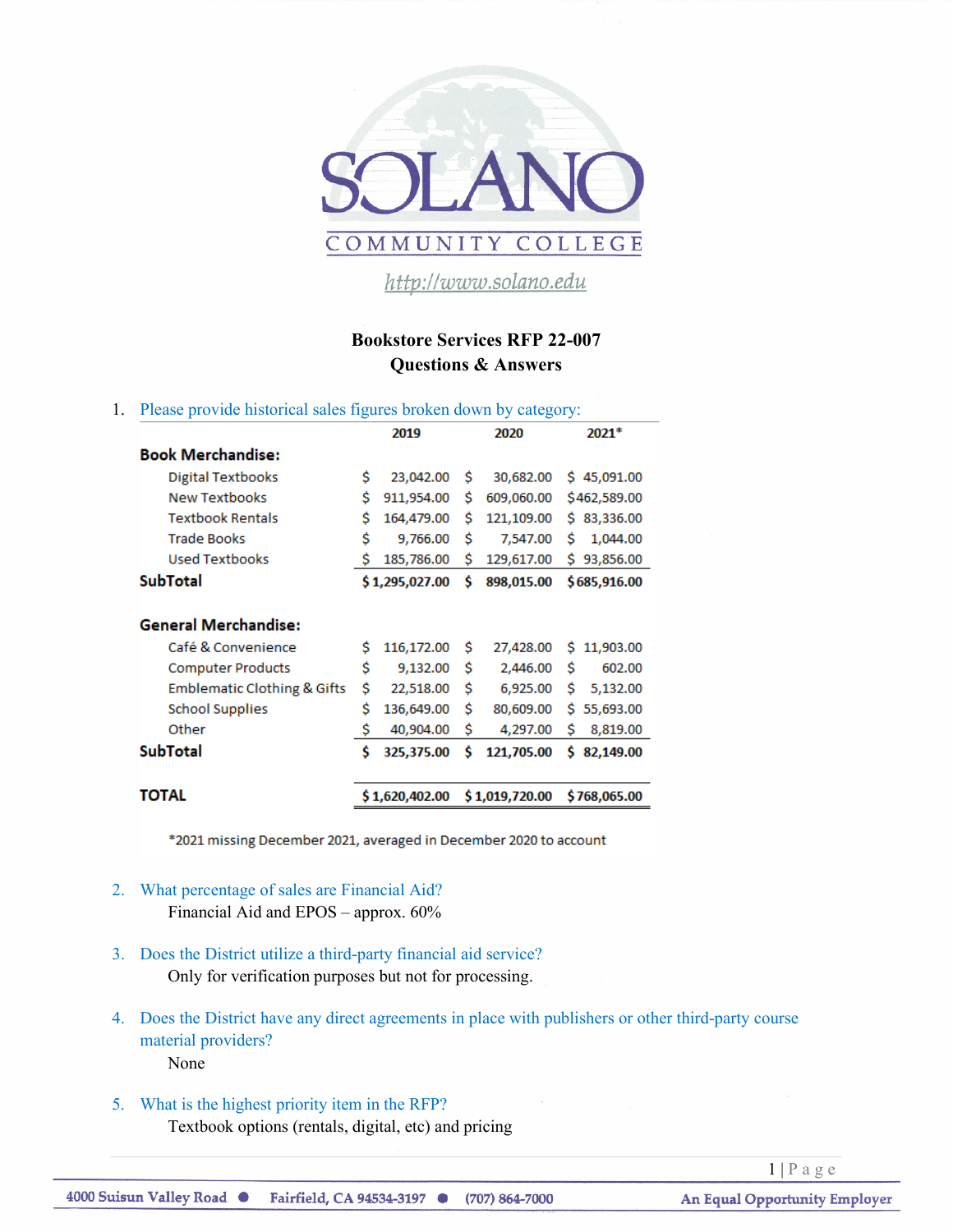

6. If the District opts to contract with an online bookstore provider, what would the plans be for the oncampus retail space? Has the District had conversations with our food service provider or other party about running the campus store?

Possible options: small café, delivery lockers for items ordered online, spirit wear, uniforms, class kits (cosmetology, art, etc.)

- 7. Is the District open to self-operating a spirit store with an online bookstore vendor providing all student purchased materials shipped directly to the campus bookstore for student pick-up? Yes
- 8. Would the District consider two separate vendors to work in partnership to provide textbook operations and retail services if it deemed more beneficial to the institution as opposed to a single vendor?

Yes, if there is a cost savings for the students

- 9. Does the District currently have any locker systems for students to ship and receive packages from? Not at this time, but are open to the possibility
- 10. Is there an accessible dock that can be used for deliveries? Yes, it does.
- 11. Does the District utilize a Campus Card that can be used to purchase materials in the bookstore? If yes, what company does the District use to manage it? None
- 12. What's the District's Student Information System? Ellucian Banner
- 13. What's the District's Learning Management System? Canvas
- 14. Which term would the new bookstore partner begin servicing the campus population? Fall 2022, so would open in July 2022